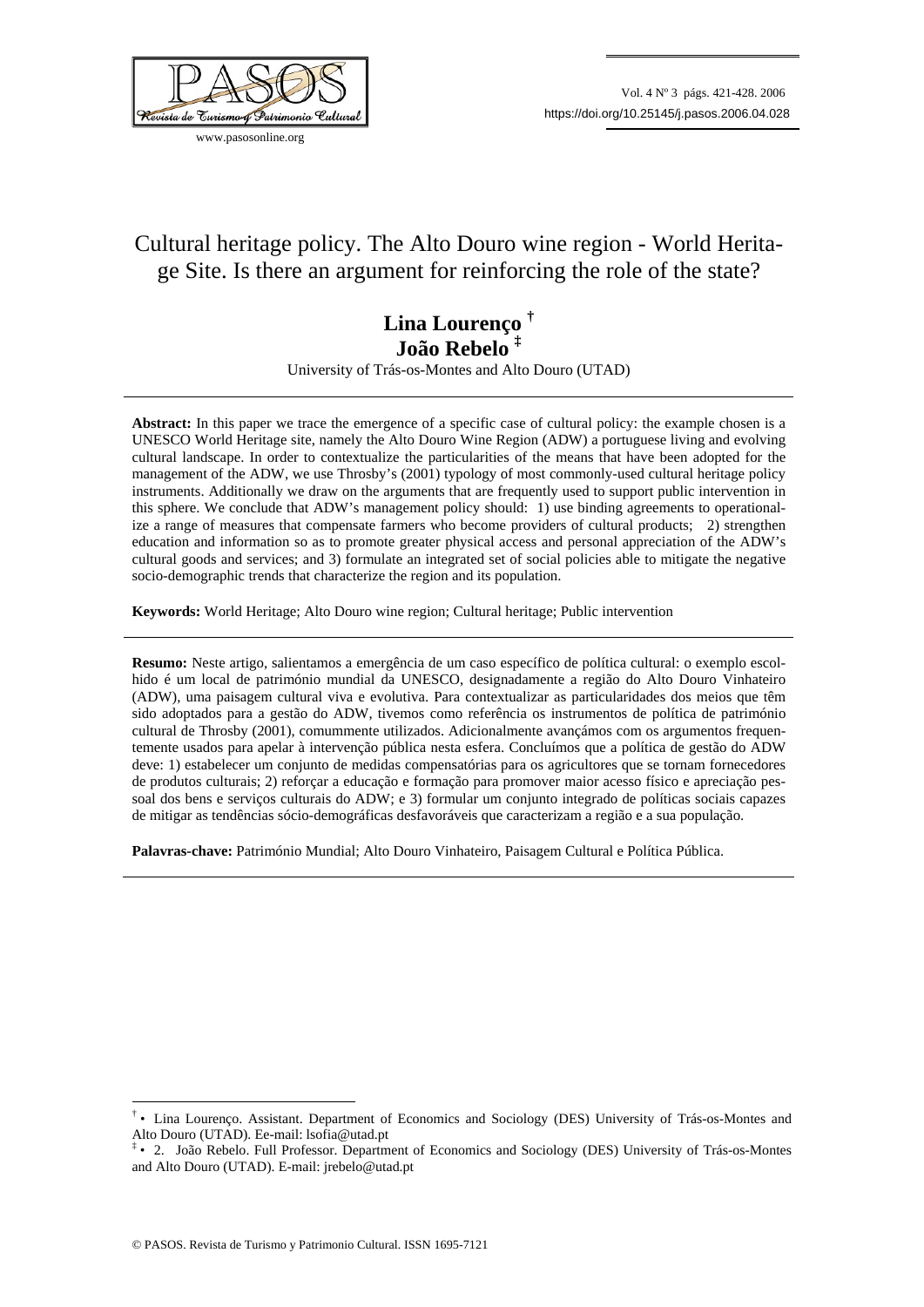## Introduction

Nowadays, for a number of reasons, the state is called upon – almost automatically – to intervene in the cultural sphere. Thus, in many countries, government attitudes and policy priorities as well as public opinion, have shifted, and now tend to pay greater attention to the cultural sphere.

In this paper, the Alto Douro Wine Region (ADW) has been selected as the object of study in order to test the above assertion. The ADW is a living and evolving landscape whose cultural uniqueness and value was internationally recognized in December 2001 by its inclusion in UNESCO's list of world heritage sites. Due to this inclusion Portuguese state was automatically attributed a reinforced role in the conservation/preservation of the cultural landscape. But are the instruments in use in the heritage cultural sector adequate or sufficient with regard to ADW reality and its specificities namely its relation with the agricultural sector and the social life of the population? The main aim in preparing this paper was to assess the degree to which the means and measures that to date have served public policy in the cultural heritage sphere and that have been widely referred to in the literature, are appropriate in the case of the ADW region. To answer this question we established an economic basis to ADW policy.

In order to achieve these aims, in addition to the introductory section, Section 2 provides a review of the theoretical arguments in favor of public intervention in this sphere; Section 3 looks at the definition of the ADW as a world heritage site, while Section 4 provides an analysis of the role of the state in the ADW with a view to developing an economic conceptual framework that could justify cultural policy as applied to the ADW. The paper concludes with some final reflections.

#### The theoretical argument of public intervention in the cultural sphere

The economic underpinnings of cultural policy contain a series of arguments in favor of government intervention and point to a number of different policy instruments and measures that can be applied. First there is the efficiency argument, the fact that cultural products are ever more thought of as public goods, and the recognition that inherently cultural heritage items generate externalities. Then there are normative issues to take into account, including the notion that cultural products constitute "merit goods", and the perceived need to provide more and better information regarding cultural conservation. Finally, there are

| <b>INSTRUMENTS</b>                                 | <b>AIMS</b>                                            |
|----------------------------------------------------|--------------------------------------------------------|
| "Public ownership and operation of heritage insti- | The coordination of various policies; also, given the  |
| tutions, facilities and sites"                     | high costs of heritage goods/services, equity issues   |
|                                                    | are incorporated in policy (Mason, 1998).              |
|                                                    | Delivery: direct provision                             |
| "Financial support for the maintenance, operation  | Maintenance of current quality levels; encourage       |
| and restoration of heritage,"                      | those initiatives that have the greatest spillover ef- |
|                                                    | fects; stimulate new cultural activities (Towse,       |
|                                                    | 1994).                                                 |
|                                                    | Delivery: financial and tax benefits                   |
| "Regulation limiting or constraining private ac-   | Promotion of behavioral change (Giardina and Rizzo     |
| tion in dealing with cultural heritage,            | $(1994)$ ; Throsby $(1997, 2001)$                      |
|                                                    | Delivery: Hard/soft regulation                         |
| "Education and the provision of information".      | Better conservation decisions (Throsby, 2001)          |
|                                                    | Important role of information in (a) identification    |
|                                                    | and documentation; (b) recognition/certification; (c)  |
|                                                    | stakeholder coordination; (d) education; and (e)       |
|                                                    | persuasion (Mason, 1998)                               |

Table 1. Heritage policy measures currently in use. Source: compiled by the author.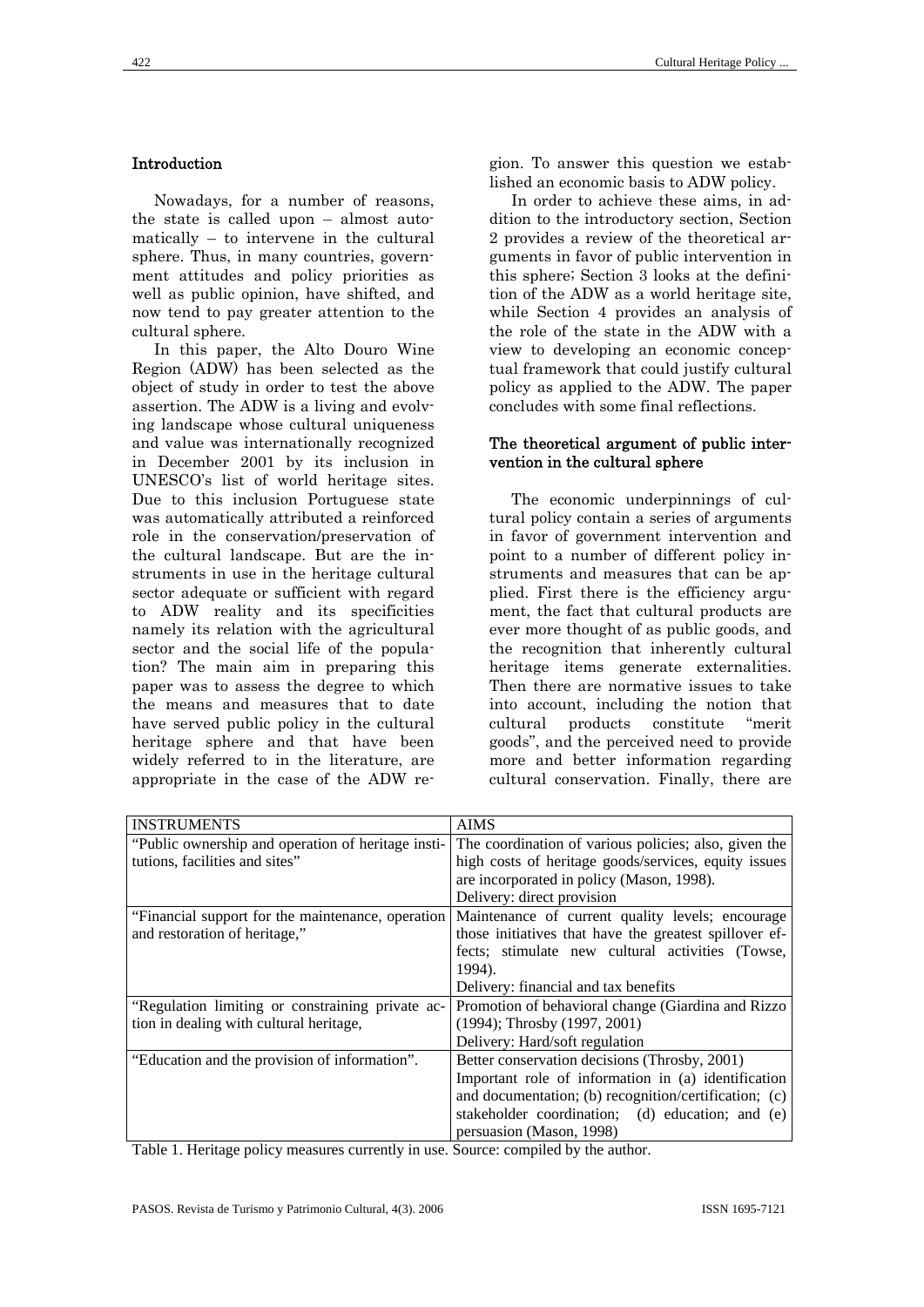equity questions arising out of the differential access to cultural products that people currently enjoy.

Regarding the policies that naturally derive from such interventionist arguments, Throsby (2001:89) identifies four groups of measures currently in use in the heritage sphere. Table 1 presents these policy instruments and their corresponding aims.

Notwithstanding the ostensible autonomy of each of the above-mentioned policy measures, it is generally recognized that optimum efficacy is best achieved by using a number of instruments in a complementary way. In brief, public ownership and the management of heritage institutions provide the basis for direct state provision of heritage goods/services, and regulatory measures (such as financial penalties and incentives) permit specific types of behavior to be promoted and/or modified. Though information can be deployed to coordinate efforts, to change attitudes and behavior, and to educate current and future generations, it can also be used to complement all the other forms of intervention to which government has recourse.

Nevertheless the definition of cultural heritage1 embraces various items. For example UNESCO (1972) considers as susceptible of classification: monuments, groups of buildings and sites "which are of outstanding universal value".

Due to this multidimensional concept we put the question if the above general conceptual framework about heritage policy measures currently in use is sufficient to apply to a specific case that is a "cultural landscape".

#### The Main Features of The Alto Douro Wine Region World Heritage Site (ADW)

#### **Description**

In December 2001, UNESCO included the ADW in its list of World Heritage sites as an evolving and living landscape. The "cultural heritage good" itself is Portuguese, and embraces 13 counties (concelhos) of the Douro Demarcated Wine Region, the first such zone to be created anywhere in the world.

The feature of the ADW that makes it

unique is the way its landscape has been modified by the terracing that successive generations of farmers have undertaken over the centuries, thereby taming a natural environment that was, and still remains extremely challenging: precipitous gradients, harsh climate and low levels of rainfall. Vineyard agriculture has long predominated and has given rise to the internationally famous "Port wine".

The landscape exhibits both natural and cultural features. The physical environment is characterized by steep inclines, complex systems of valleys, water resources limited by the scarcity of rainfall, vineyards everywhere, interspersed with other Mediterranean crops such as olives and almonds. The rural landscape has its own particular palette of colors, its own smells, and above all, its silence. The cultural dimension of the landscape draws heavily on the architecture of its estates *(quintas)* and smaller outlying farm houses *(casais)*, the key lines of communication (the Douro waterway, the riverside railway, the winding country roads and paths), the patterns of cultivation dominated by the limited crops farmers have chosen to grow there, the extensive use of stone-faced terracing to limit erosion in the vineyards, and the everpresent chapels and sanctuaries that frequently dominate the highest points.

UNESCO has summarized as follows the way in which the ADW's main landscape features comply with key criteria for selection as a world heritage site:

"The Alto Douro Region has been producing wine for nearly 2000 years and its landscape has been moulded by human activities.

Criterion (iv) The components of the Alto Douro landscape are representative of the full range of activities associated with winemaking - terraces, *quintas* (wine-producing farm complexes), villages, chapels, and roads.

Criterion (v) The cultural landscape of the Alto Douro is an outstanding example of a traditional European wine-producing region, reflecting the evolution of this human activity over time." (UNESCO, 2001: whc.unesco.org/sites/1046.htm).

The landscape and heritage of the ADW are intimately connected to the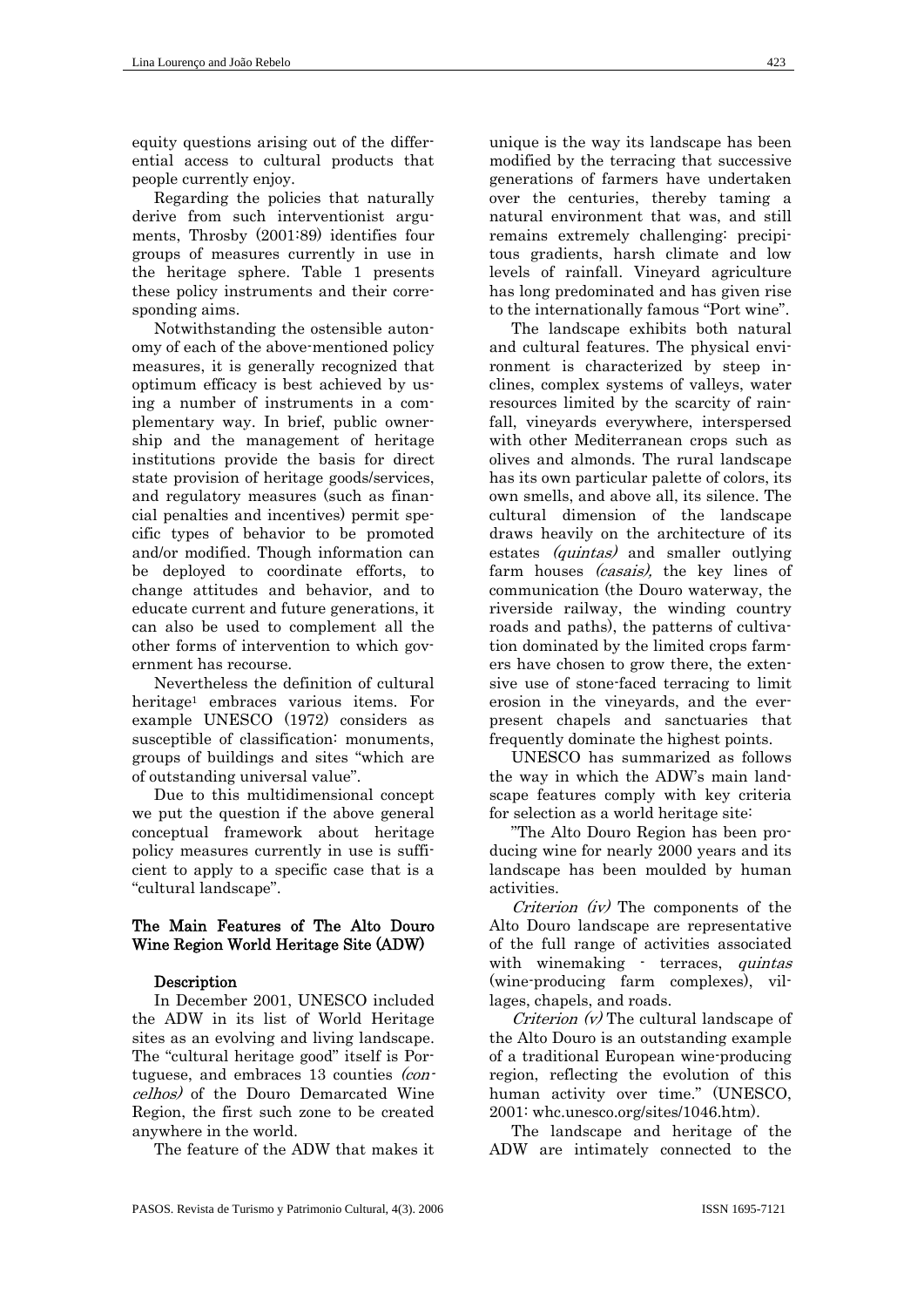living conditions and social characteristics of the local population, as witnessed by the fact that the corresponding property rights are distributed among myriad owners namely private vineyards. In general terms, the region is losing population and that which remains increasingly dominated by the elderly; aside from these demographic characteristics, there is a large section of the population with little or no schooling. These interrelated factors impose key constraints on the types of policies that can be applied to the ADW world heritage site.

#### Particularities of the safeguard process

Compared to other items of cultural heritage, as a historical monument, the safeguarding process of a cultural landscape presents some pecularities. These area result of its living and evolving nature and are summed up in the next five points:

• A living and evolving cultural heritage. The ADW is a living and evolving cultural heritage and this sets it apart from other components of our cultural heritage, such as historical monuments which are much more rooted in the past, remaining largely static in social terms (though our perception of their importance may change over time), and therefore more immutable;

• Multi-faceted heritage product. The ADW is more a "multi-faceted" complex of heritage products than a single cultural product. The shape and dynamics of the landscape depend (in particular) on the day-to-day and professional activities and economic decisions of vineyard owners. For this reason, in contrast to the purely heritage items that typically are no longer associated with the activity that brought them into being – and therefore only need to be physically preserved, the ADW has to be simultaneously preserved and (re)produced.

• External conditions. A number of external conditions (related to various economic pressures, the low profitability of the vineyard sector, labour supply constraints, and the socio-economic profile of the population) require that the ADW maintain (rather than transcend) its ancestral techniques and practices ;

• Dynamism and development. The process of conserving the landscape can neither ignore the productive and heritage-related aspects of the past, nor the legitimate needs and demands of its producers. Therefore, the conservation process has to be dynamic, and as a result, must exhibit greater tolerance towards the contemporary issues and pressures of development, as distinct from what typically happens with other types of heritage products, in which conservation is much more static; and

• *Multiple actors*. The process of simultaneously treating cultural heritage as something to be protected and out of which value may be generated necessarily involves more actors – namely both technical experts and private vineyard owners, whereas in the majority of other cultural heritage cases (where ownership may be predominantly or exclusively public/institutional), only sectoral specialists are active in policy formulation and implementation.

## The ADW and the role of the State

Having presented the singularities inherent to a cultural landscape, in this section we draft a table to constitute the economic basis for heritage policy as applied to the ADW. In this sense, table 2 summarizes the pro-intervention arguments and the policy forms each might take.

From the standpoint of appropriate policy measures, given the public goods nature of cultural landscapes and the fact that such items are susceptible of generate external benefits, the full cost of conserving the cultural landscape2 of the ADW should not fall on the Douro vineyard owners. Indeed, they should receive compensation for the contribution to the conservation of the cultural landscape that they make, simply by continuing to be active in the sector.

In this regard, the most appropriate means would consist of financial assistance, provided directly through grants and subsidies, and/or indirectly through fiscal incentives and tax breaks. In return, those benefiting would be bound by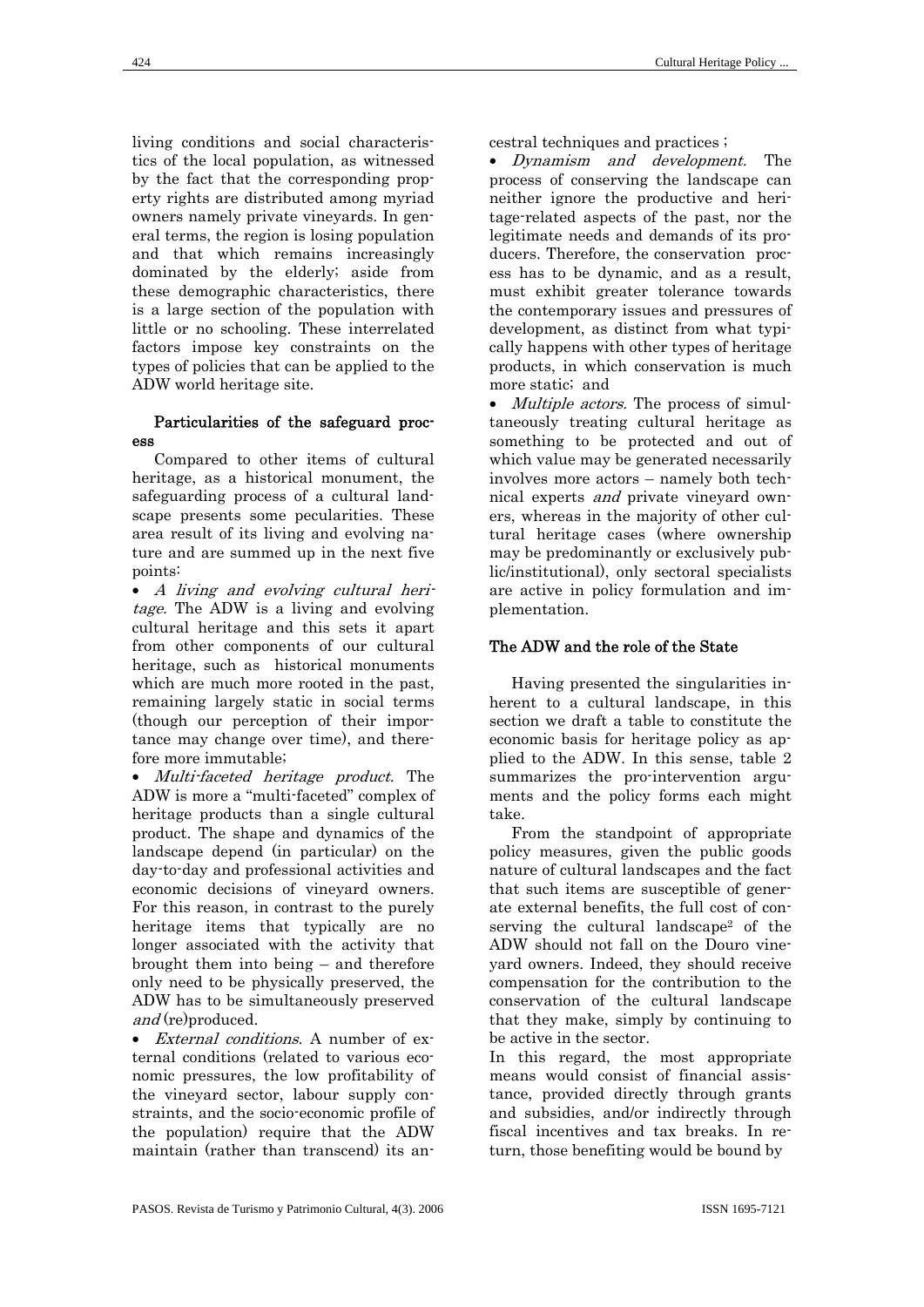| PRO-INTERVENTION ARGUMENTS                                                                                                                                                                                                                                                               | PROPOSED POLICY MEASURES                                                                                                                                                                                                                                                         |  |
|------------------------------------------------------------------------------------------------------------------------------------------------------------------------------------------------------------------------------------------------------------------------------------------|----------------------------------------------------------------------------------------------------------------------------------------------------------------------------------------------------------------------------------------------------------------------------------|--|
| 1. Market failure                                                                                                                                                                                                                                                                        |                                                                                                                                                                                                                                                                                  |  |
| The public goods nature of cultural landscapes;                                                                                                                                                                                                                                          | Direct/indirect financial assistance with the aim of<br>allowing local producers to share in externalities in<br>return for submission to public regulation                                                                                                                      |  |
| benefits:<br>External<br>consumption<br>and<br>on<br>on<br>production;                                                                                                                                                                                                                   | Impose (obligatory/coercive) regulations<br>so as to<br>preserve the cultural characteristics of the landscape                                                                                                                                                                   |  |
| 2. Incomplete and/or inaccurate information                                                                                                                                                                                                                                              |                                                                                                                                                                                                                                                                                  |  |
| a) On the part of the producer<br>Either relating to the best means of preserving the<br>cultural landscape, and/or due to poor levels of<br>schooling and/or training                                                                                                                   | Training initiatives for the local population; Increase<br>in local population's self esteem;<br>Increase in research studies in/on the region                                                                                                                                   |  |
| b) On the part of the consumer<br>Either due to limited knowledge of the cultural<br>goods available; and/or because of limited public-<br>ity on the cultural goods available in the "quality                                                                                           | Promotion of education;<br>Greater provision of information;                                                                                                                                                                                                                     |  |
| tourism" circuit.                                                                                                                                                                                                                                                                        | Easier physical access;<br>Expansion of "intellectual" access;<br>Improved signposting;<br>More visitor centers " (centers for "heritage interpre-<br>tation")                                                                                                                   |  |
| 3. Poor living standards of key contributors to ADW landscape production/conservation<br>The low level of self-esteem may threaten local<br>residents' continued involvement in vineyard<br>production, thereby casting doubt on sustainabil-<br>ity of the ADW as a cultural landscape. | Measures to promote a generalized redistribution of<br>income and/or greater equity in the distribution of<br>regional value-added, with a view to at least main-<br>taining the <i>status quo</i> , if not actually to improve the<br>standard of living of the poorest strata. |  |
| $\mathbf{T} \cdot \mathbf{1} \cdot \mathbf{1} \cdot \mathbf{2} \cdot \mathbf{1} \cdot \mathbf{3}$<br>$\lambda$ DIV W. $\lambda$ 1.1 H. $\lambda$<br>cu.                                                                                                                                  |                                                                                                                                                                                                                                                                                  |  |

Table 2. The ADW World Heritage Site: pro-intervention arguments and measures. *Source:* own elaboration.

the regulations relating to the conservation of cultural landscapes.

A further issue raised by public intervention, and of particular importance with regard to the ADW, relates to the provision of information to both producers and consumers:

• Producers. Given the social and economic characteristics of the ADW's population in general, and of its grape growers in particular, the level of schooling and training are somewhat low, and therefore it would be inappropriate for them to shoulder the entire burden of choosing the best techniques of landscape conservation (Rebelo et al., 2001). Thus the provision of information by public institutions

(central and/or local) should take the form of training programs for the Douro population combined with increases in the scientific research undertaken on the problems and potentialities of the ADW.

Consumers. With regard to the consumer, despite the fact that – in principal – the inclusion of the ADW in UNESCO's list of world heritage sites should help substantially in the promotion of the region, there is still very little information available on the quality tourism circuit, and there is generalized ignorance of the range and scale of the cultural heritage that the ADW offers (FRAH, 2000). In a sense this is not surprising, because the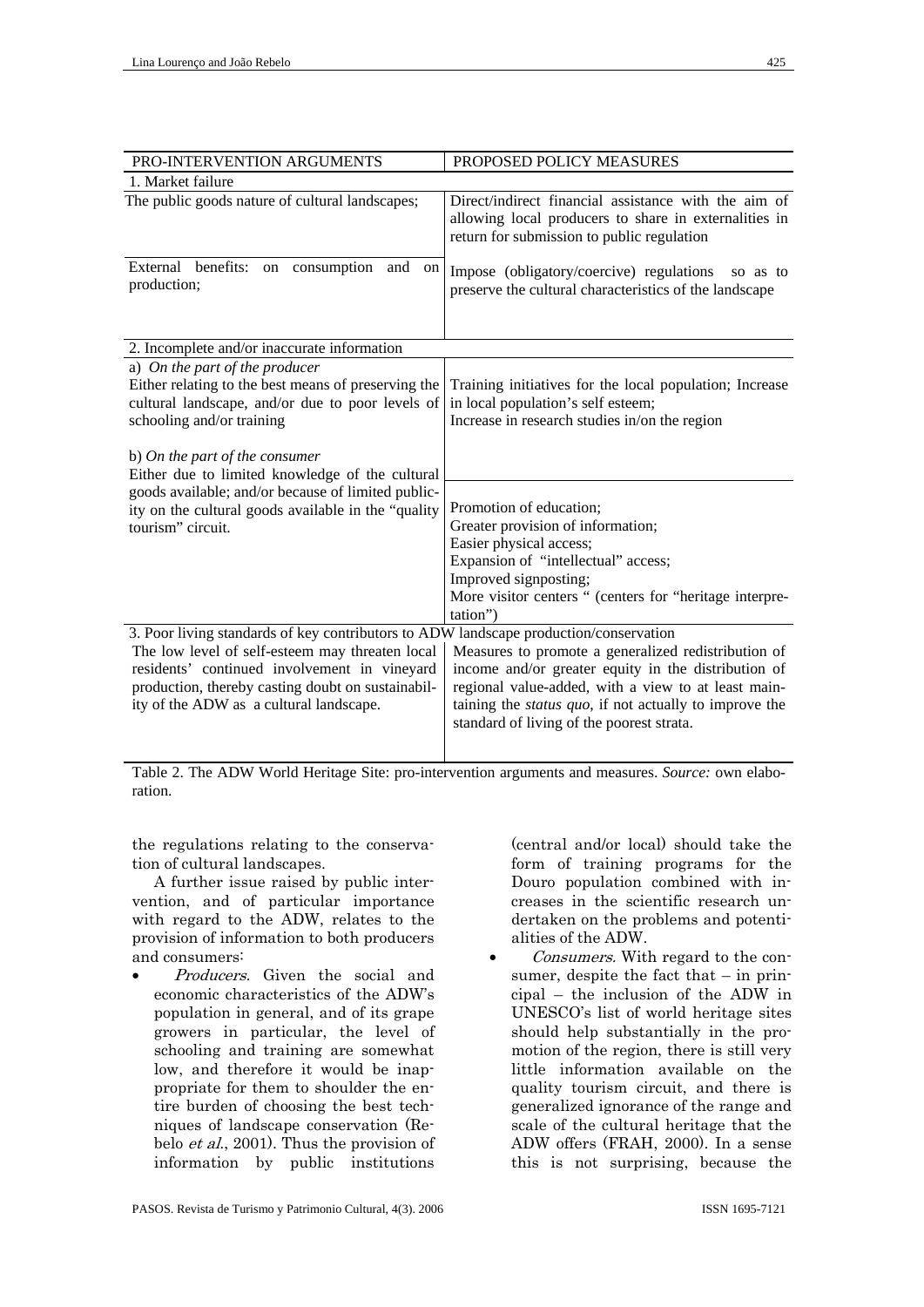ADW is more than just an area of outstanding natural beauty, and it requires more than just the five senses to fully appreciate it. Behind the terraces, the stone walls and the Mediterranean crops, there lies the complex 2000 year history of the peoples that successively imposed themselves on the landscape. In order to promote this physical and social cultural heritage, not only information but education is required. Furthermore, a tremendous investment effort has to be made in better infrastructure and more helpful signposting so that physical access is improved. Nor should intellectual access be ignored: more visitor centers are required, so that all aspects of the cultural landscape can be more fully appreciated; local staff need to be recruited and trained to act as guides and interpreters; the national and regional population needs to be more thoroughly informed through education and training programs. Also, if we understand "heritage" as a process by which history and memory are used to construct contemporary products for a wide range of distinct clienteles, each with their own needs, and not simply as a means of filling leisure time (Vicente, 2002), then that heritage has to be continually interpreted and reinterpreted3.

However, the continuation of the traditional cultivation systems is dependent on two factors: 1) life conditions of the ADW population and 2) settlement of young people in the region. In this sense, these reflections are an argument for public intervention requiring equity or income redistribution by the producers. Nevertheless it is not an argument exclusively for cultural activity due to the symbiotic relation between this and agricultural activity.

To sum up, we can conclude that the cultural political instruments more appropriate to ADW are: information provision, financial support and regulation. As the literature says, efficiency in cultural policy is found in complementary use of various instruments.

Nevertheless, due to the specific fea-

tures inherent in the conservation of landscapes in general, we can conclude that in the specific case of *cultural* landscapes, there is a larger role to be played by the state. The nature of this expanded state role is less a question of form (given that the measures it can deploy in this sphere are appropriate), and rather more a question of intensity. More specifically, the state needs to intervene:

- by making more and better information available (to enable the public to "interpret" i.e. more fully appreciate the cultural landscape they are experiencing; to this end, the state can (a) improve and increase physical and intellectual access to public revenues arising out of the use of such public goods and (b) more clearly differentiate, in the minds of the public, the natural and the humanised landscape;
- to improve the co-ordination and combination of the various measures available to it;
- to improve the integration of cultural policies with those relating to other sectors, especially agricultural, since cultural production is indissociable from the vineyard economy; and
- in the more accurate and equitable imputation of costs and benefits relating to cultural activities, given that cultural production involves the undertaking of other activities.

## Final remarks

The ADW as a living and evolving cultural landscape is the result of various generations' arduous work to transform a rough wilderness in to a singularly beautiful landscape which produces the internationally famous "Porto" wine.

The cultural landscape preservation/conservation exhibits public good properties and has the potential to produce external benefits related with its use or with its existence in sustainable conditions. On the other hand, due to the social characteristics of the ADW population, both information and training tend to be low. Furthermore, we identified certain problems in preserving the cultural landscape that must be considered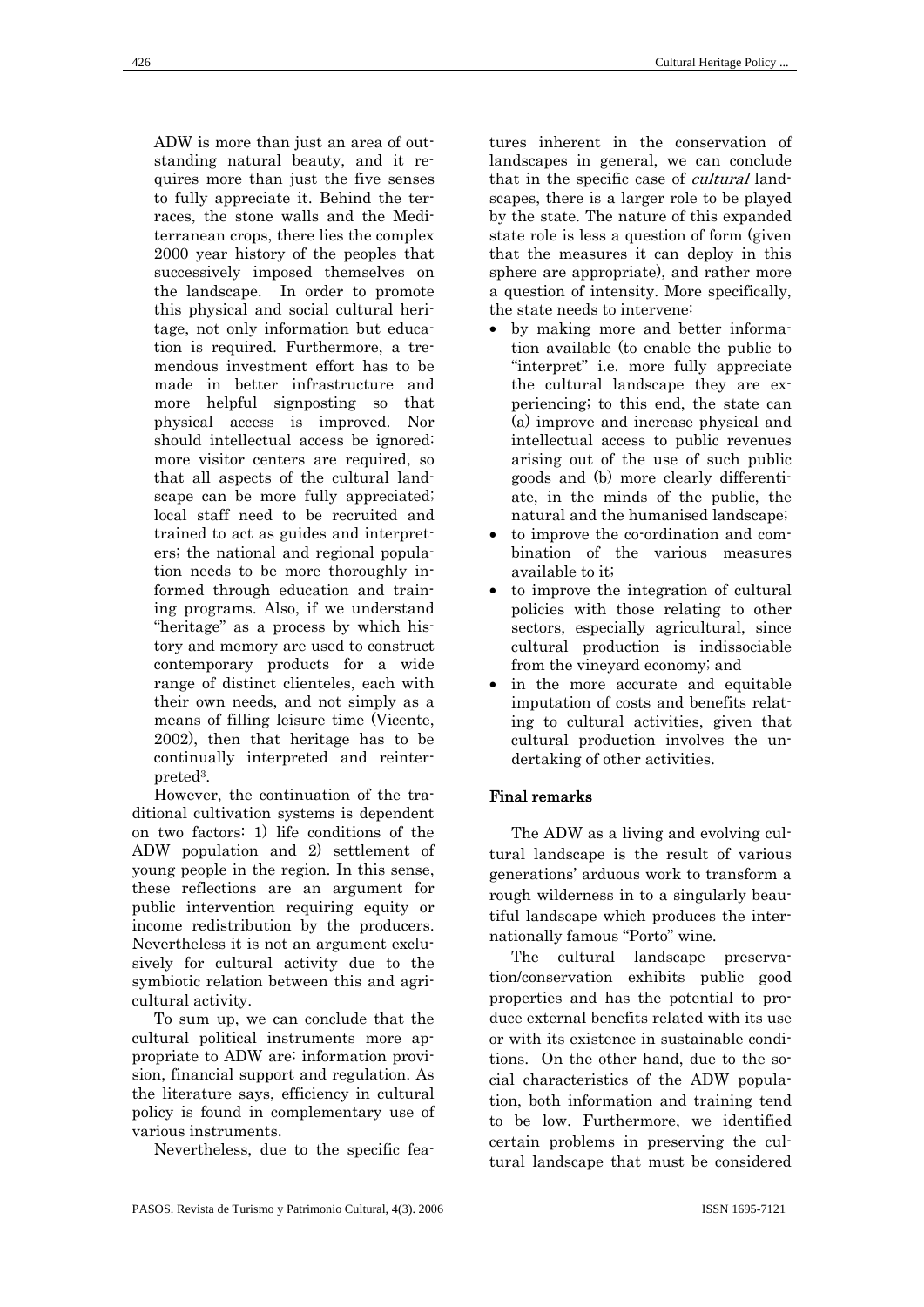if we want to establish a rigorous conceptual framework as the basis of cultural policy.

In this paper, we conclude that if the regulations that restrict agents/owners actions allow them to protect and value the heritage, the financial support is the incentive for these actions and necessary to cover the cost increase that eventually can occur. Information is the key instrument both for producers and consumers. Finally, because of the low profitability inherent in responsible activity in the countryside (agricultural activity) there is also a need to compensate producers.

The intrinsic relation between the cultural and agricultural activities points to a reinforced role of the state: a) to coordinate measures; b) to distinguish/separate the costs and benefits of each activity; c) to adjust the cultural policy in the context of other sector-based policies.

#### References

Fundação Rei Afonso Henriques (FRAH) 2000 Candidatura do Alto Douro Vinhateiro a Património Mundial. Porto: Marca Artes Gráficas.

Giardina, E., Rizzo, I.

1994 "Regulation in the cultural sector". In Peacock, A. e Rizzo, I. (eds.), Cultural Economics and Cultural Policies. Netherlands: Kluwer Academic Publishers.

Hutter, M.

1997 "Economic perspectives on cultural heritage: an introduction". In Hutter, M. and Rizzo, I. (eds), Economic Perspectives on Cultural Heritage. New York: St. Martin's Press.

Koboldt, C.

1997 "Optimizing the use of Cultural Heritage". In Hutter, M e Rizzo, I.; (eds.), Economic Perspectives on Cultural Heritage. New York: St. Martin's Press.

Mason, R.

1998 Economics and heritage conservation: concepts, values, and agendas for research". In Getty Conservation Institute, Economics and HeritageConservation, www.getty.edu/conservation/resources/econrpt.pdf.

- Rebelo, J.; Ribeiro M.; Marques C.; Teixeira M.; Boas D.; Rebelo V.
- 2001 "Caracterização sócio-económica". In PIOT-ADV, Relatório, Volume I-Diagnóstico da situação. Vila Real: UTAD.

Throsby, D.

1997 "Seven Questions in the Economics of Cultural Heritage". In Hutter, M. e Rizzo, I. (eds.), Economic Perspectives on Cultural Heritage. New York: St. Martin's Press.

Throsby, D.

2001 Economics and Culture. Cambridge: University Press.

Towse, R.

1994 "Achieving public policy objectives in the arts and heritage". In Peacock, A. e Rizzo, I. (eds.), Cultural Economics and Cultural Policies. Netherlands: Kluwer Academic Publishers.

**UNESCO** 

1972 "Convention Concerning the Protection of the World Cultural and Natural Heritage". In http://whc.unesco.org/world\_he.htm.

2001 "Alto Douro Wine Region". In http://whc.unesco.org/sites/1046.htm.

Vicente, E.

2002 "The supply of cultural heritage in present societies. An approach from the economic analysis". In XIIth International Conference on Cultural Economics, Rotterdam, 13-15 June.

#### **NOTES**

1

1 Koboldt (1997:52) defines cultural heritage as "Common understanding of the environment that has been passed on from earlier generations".

<sup>2</sup> These costs include: (1) the continued use of building materials and infrastructures that in other regions could be substituted by cheaper and/or more effective ones; (2) the use of specialized labor; (3) the continued use of antiquated cultivation techniques that further limit the al-